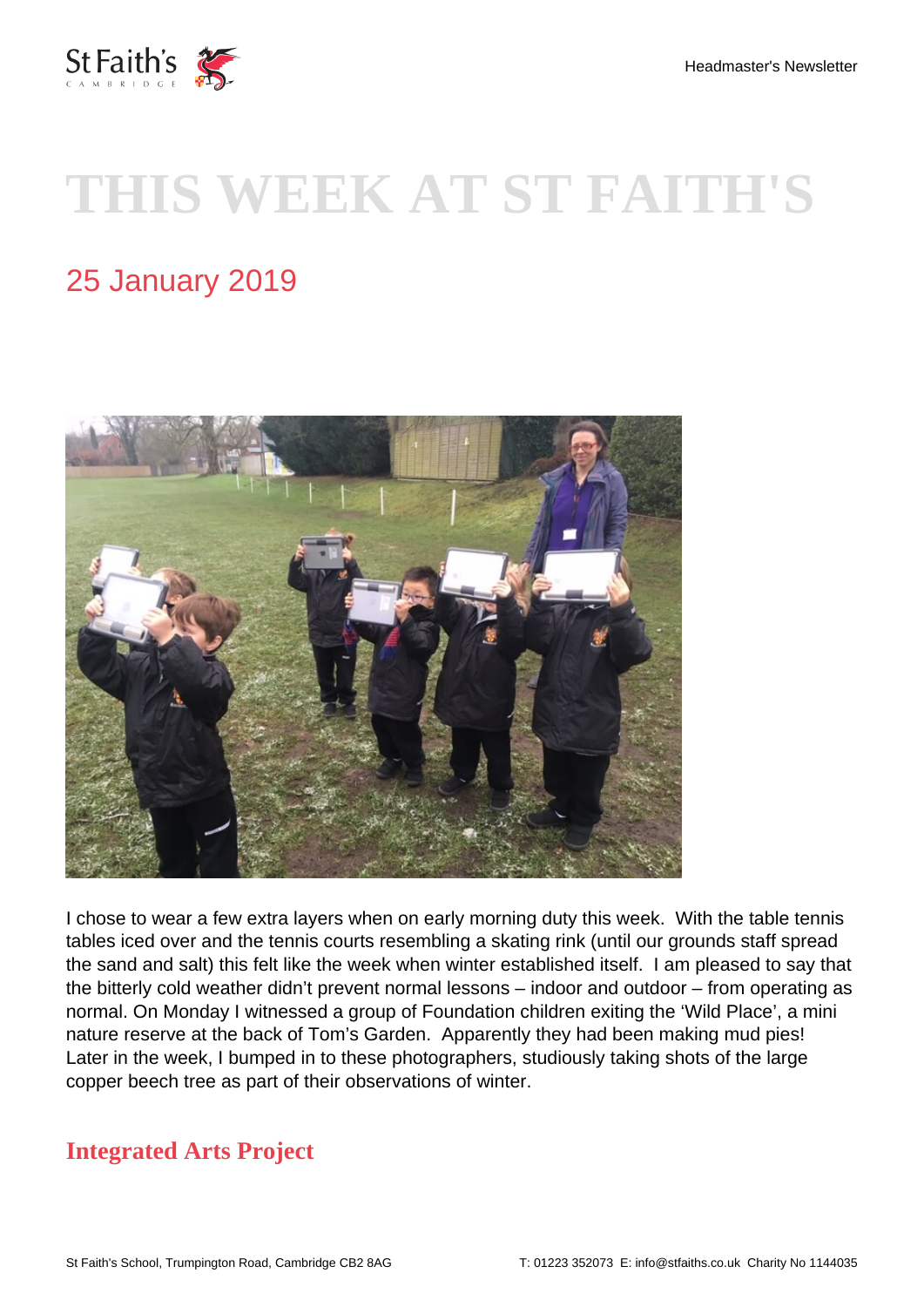

Safely indoors, this week it was the turn of Castle School to host the annual Integrated Arts Project, a two-day drama workshop in which fifteen of our Year 7 pupils work with children in two special needs schools – Castle and Granta. Drama is an ideal forum for the children of the three schools to connect and work together, each learning from the other, the skills and confidence to create a group performance. It's challenging for all those involved, but for many an experience they will never forget. For our pupils, this is, of course, much more than Drama. Their work with the children who have learning difficulties requires considerable empathy, patience and understanding; life skills which should hold them in good stead in the future. As one parent emailed me afterwards, 'My son was paired with a severely autistic boy and it was so lovely to see his patient side during the presentation today. The experience of helping to provide encouragement to another child who found it very difficult to concentrate, even on a five minute dance routine, was quite emotionally draining for my son, but an experience that I'm sure he will remember for a long time.' A fuller account of the two days, put together by Ms Allen (Head of Drama), with personal comments from the Year 7s, can be read in the 'index' of this newsletter. I must say that Ms Allen was hugely impressed by the way all our pupils conducted themselves over the two days.

# **Year 8 Visit to the Castle Fine Art Gallery**

On Tuesday, a group of Years 8s visited the Castle Fine Art Gallery in the Grand Arcade to participate in their 'Young Fine Artist' competition. The children enjoyed a guided tour of the gallery to see the various contemporary artists, such as Robert Oxley, a painter and passionate conservationist, whose works were on display. They also saw original 'Mondo Scripto' lyrics and drawings by Bob Dylan as well as work by the Rolling Stone's Ronnie Wood. The children were given the task of creating their own artwork in response to the work of one of the gallery artists. They will return to the gallery in February to present and discuss their finished projects. The winner of the competition will have their artwork displayed alongside the other artists in the gallery, for a whole month. Thank you very much to Mrs Bowes (Head of Art and Design) for arranging this visit.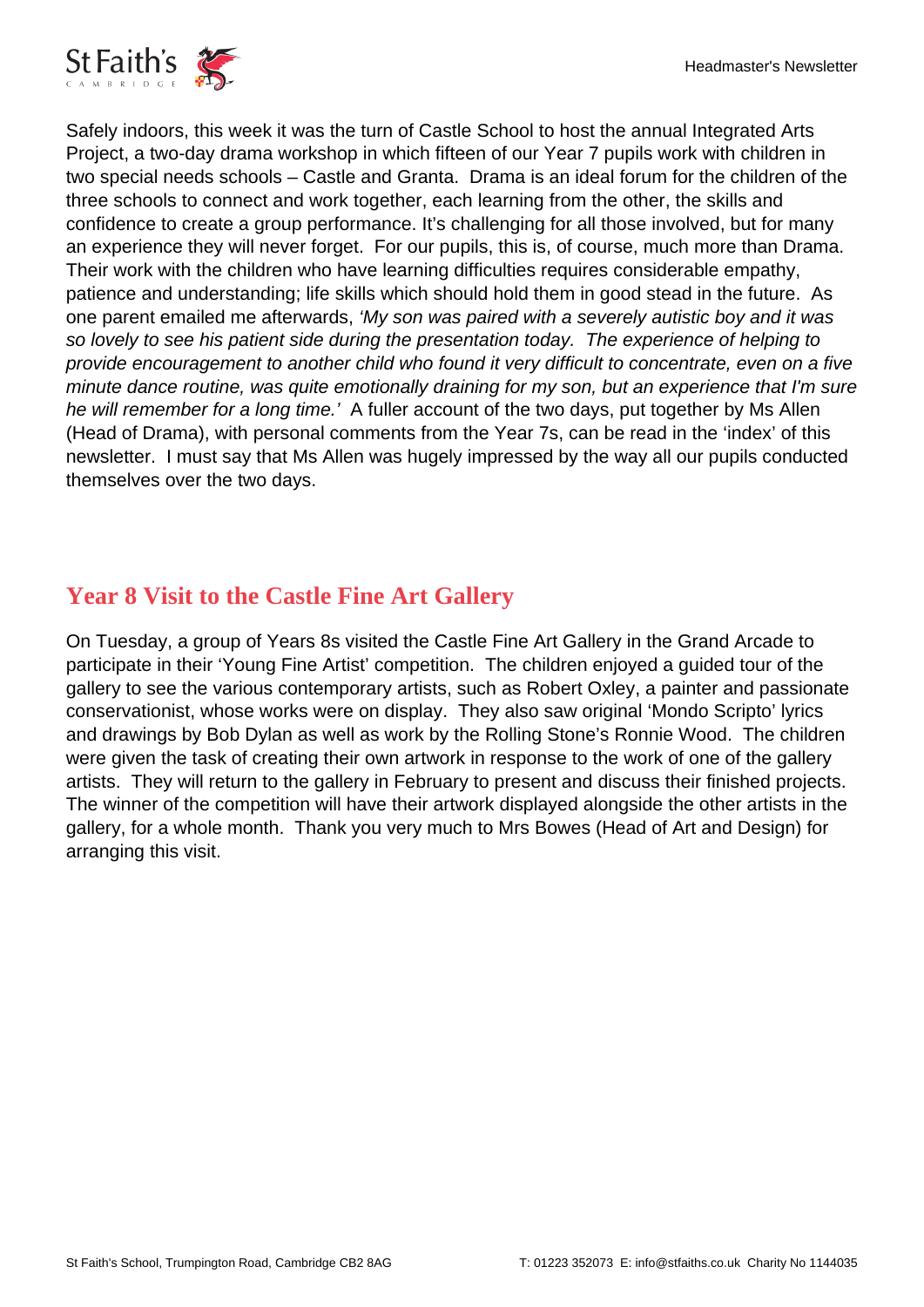





#### **Year 8 English Study**

Year 8 pupils studying the novel Across the Barricades by Joan Lingard, set in Northern Ireland during The Troubles, were given a very personal insight into how it would feel living through such times. On Mrs Switsur's invitation, Mrs Price (Head of Science) gave up her time to talk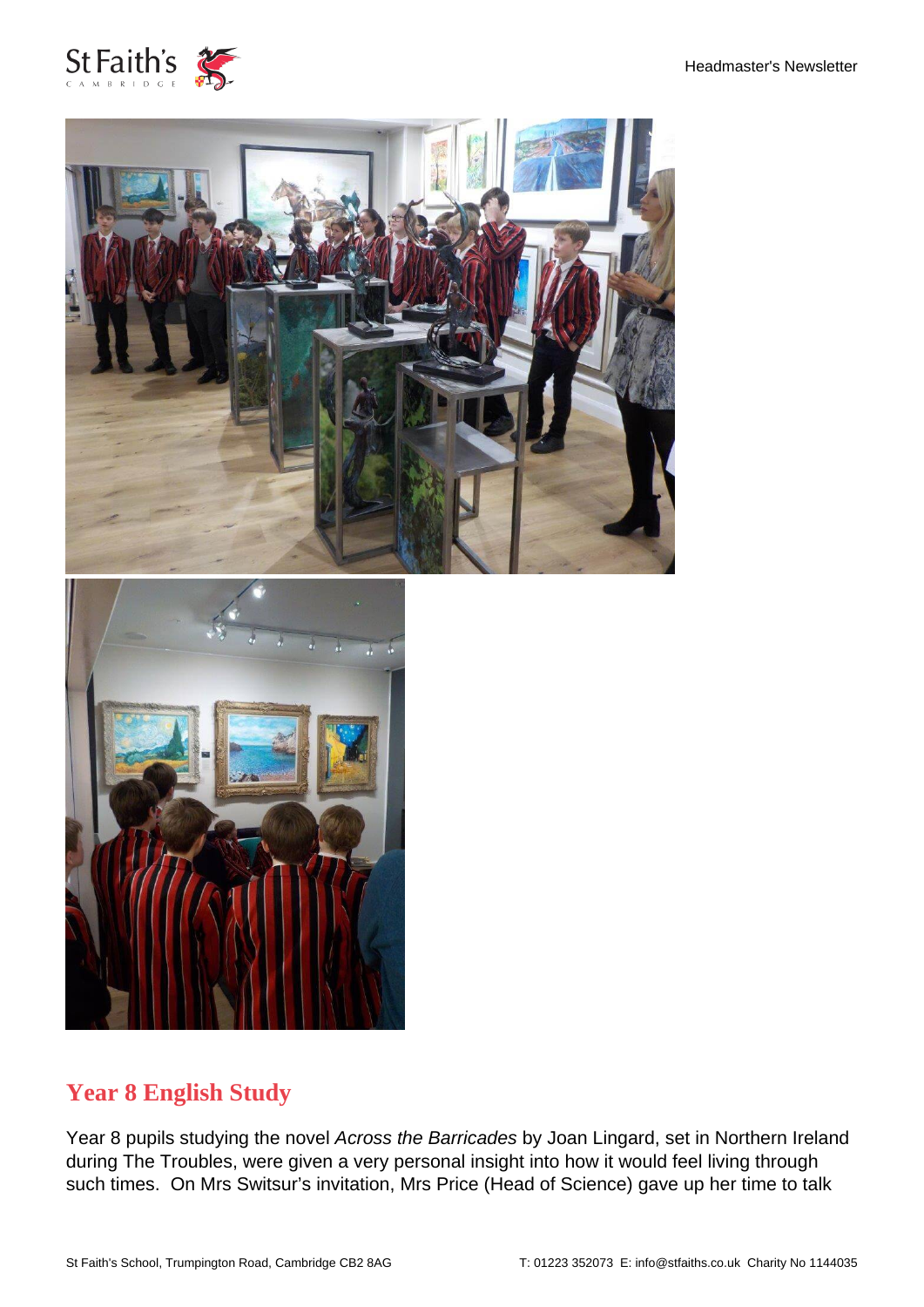

to two groups about her childhood in Northern Ireland. With her help, they began to understand and imagine how conflicts like this can divide communities. Some thoughtful questions were raised and reflected on, and the children were encouraged to respond creatively to what they had heard.

Two girls, Lucie and Lucy, both created cakes which might have seemed a rather light-hearted response, until the cakes were cut: one cake had the Union Flag for icing, the other the Irish Tricolour, but each had the colours of the opposite flag on the inside! This raises the question as to how much which 'side' we are on is just an accident of birth…



# **National Gymnastics Champions**

Last weekend our three boys' teams were in outstanding form at the four-piece National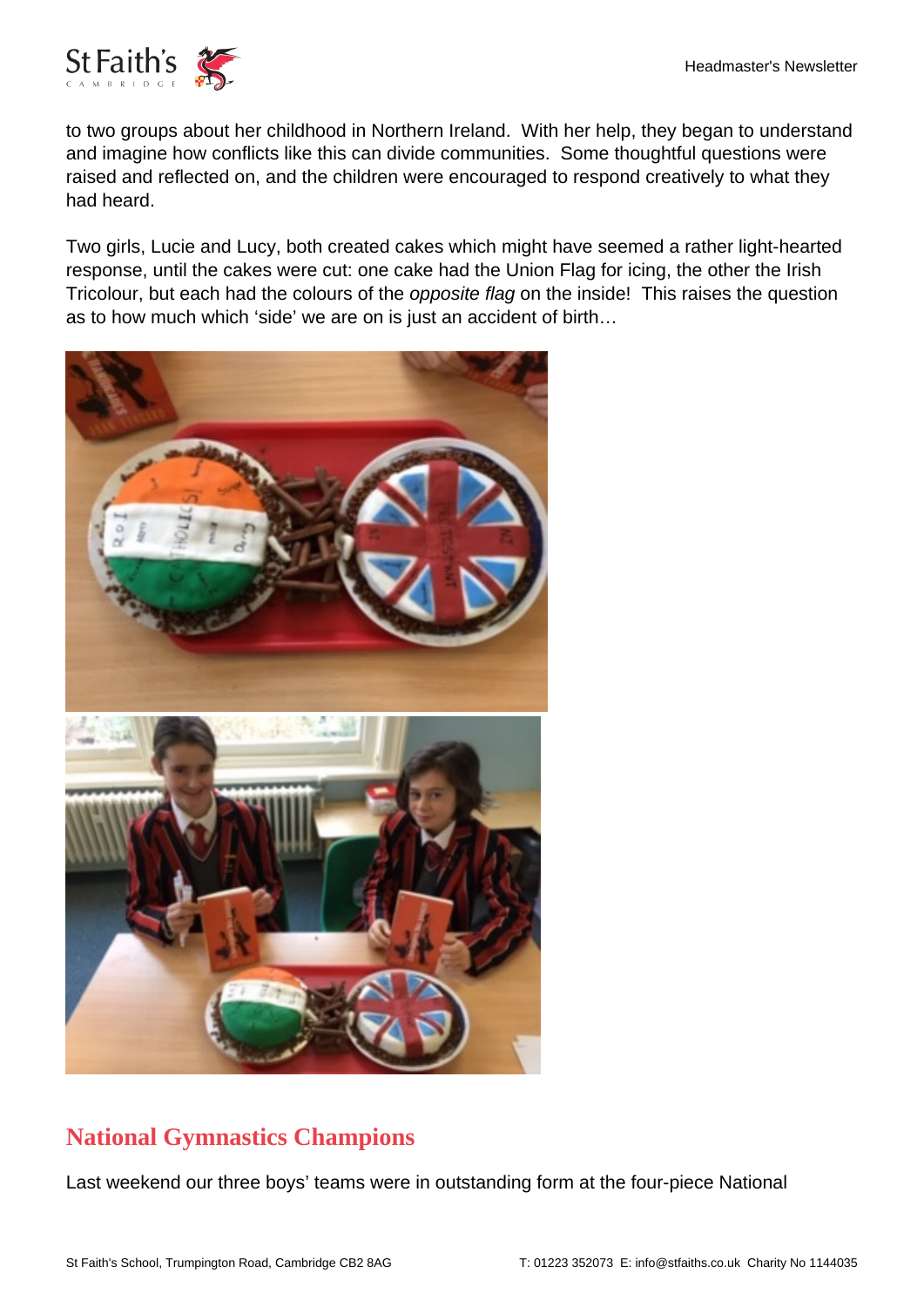Gymnastics Championships at Vinehall School, Sussex. Two of the teams, the U9 and U11, won national titles and the other (U13) finished as very creditable runners-up. Furthermore, Viraj and Harry claimed the U13 and U9 individual national titles. As I mentioned in assembly on Monday, we must not fall in to the trap of taking these fantastic achievements for granted. Our boys and girls achieve so much success across the curriculum, through a combination of talent, hard work and great teaching from dedicated staff. It is this tremendous commitment from pupils, staff and parents that make these achievements, such as these national gym titles, possible.

# **Year 4 Cambridgeshire Schools Maths Challenge**

Today, we welcomed 120 Year 4 children from 30 schools for an afternoon of mathematical puzzles in the Ashburton Hall. This is a wonderful 'community' event that brings together children from different educational settings under one roof, to enjoy the challenge of solving a range of numerical conundrums. As usual, the enthusiasm was palpable and the room was fizzing with energy as the team revelled in the friendly competition. My sincere thanks to Mr Kite, our Head of Maths, and his departmental colleagues, for organising the afternoon, including a delicious post-competition tea**.**

#### **The Greatest Fairy Tale Ever Told**

On Thursday, the Pre Prep children enjoyed a performance of 'The Greatest Fairy Tale Ever Told'. Actors from the Hobgoblin Theatre Company enchanted the audience with their performance of the Three Little Pigs, who saved storybook characters from the Wicked Queen. It was noisy and fun and there was lots of giggling. As the actors moved through the audience, the children were asked questions about their favourite storybook characters. Answers came thick and fast which made for a fun-filled afternoon.

#### **Finally..**

Binky, Miss Jones' Lionhead rabbit, was the star of the show at the 'Animal Adventures' afterschool activity this week. When I called in, Binky was revelling in the attention and relishing the freedom of the run of the classroom. The children were clearly enjoying his company and asking lots of questions about the care and welfare of pet rabbits.